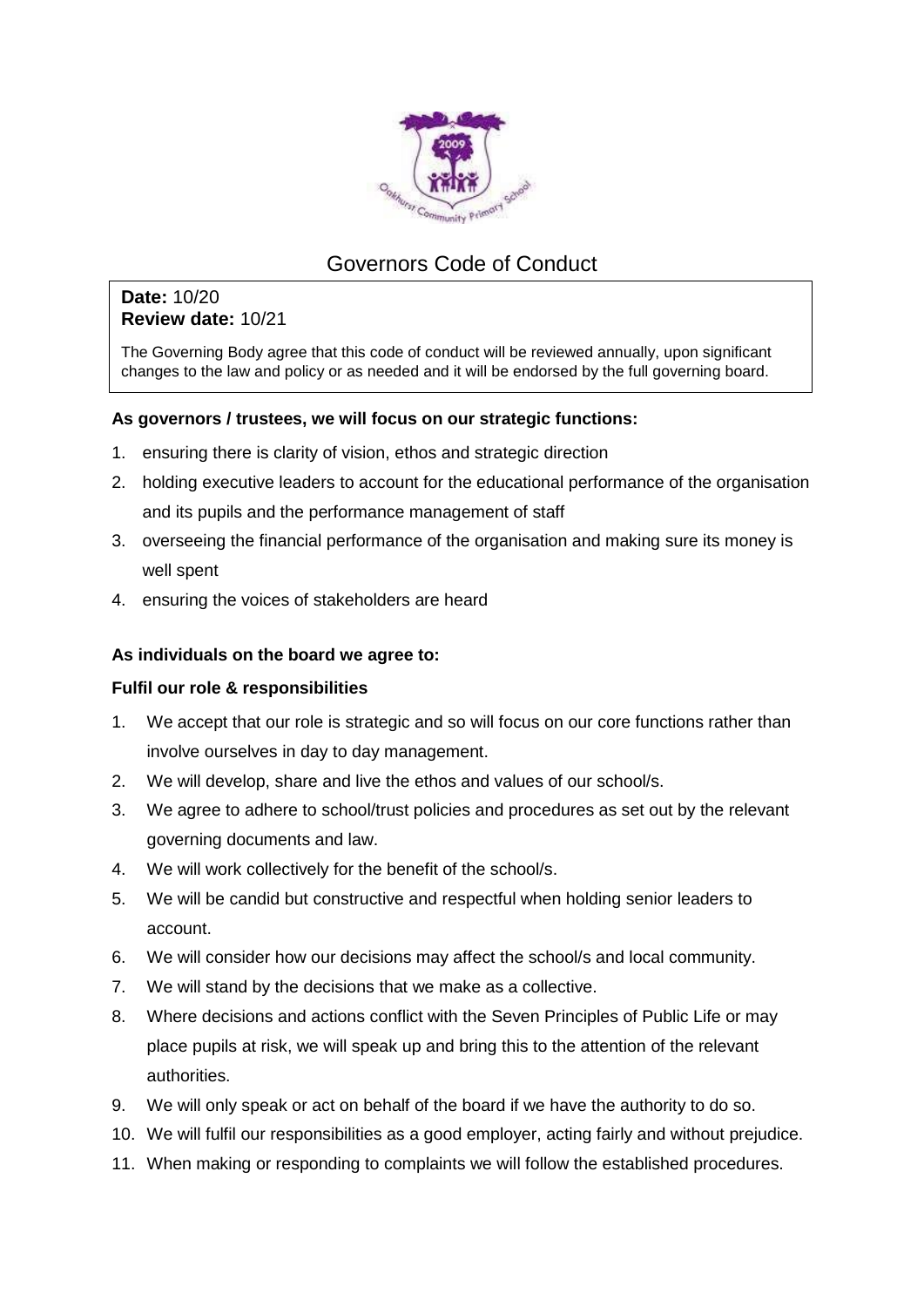12. We will strive to uphold the school's / trust's reputation in our private communications (including on social media).

#### **Demonstrate our commitment to the role**

- 1. We will involve ourselves actively in the work of the board, and accept our fair share of responsibilities, serving on committees or working groups where required.
- 2. We will make every effort to attend all meetings and where we cannot attend explain in advance why we are unable to.
- 3. We will arrive at meetings prepared, having read all papers in advance, ready to make a positive contribution and observe protocol.
- 4. We will get to know the school/s well and respond to opportunities to involve ourselves in school activities.
- 5. We will visit the school/s and when doing so will make arrangements with relevant staff in advance and observe school and board protocol.
- 6. When visiting the school in a personal capacity (i.e. as a parent or carer), we will continue to honour the commitments made in this code.
- 7. We will participate in induction training and take responsibility for developing our individual and collective skills and knowledge on an ongoing basis.

### **Build and maintain relationships**

- 1. We will develop effective working relationships with school leaders, staff, parents and other relevant stakeholders from our local community/ communities.
- 2. We will express views openly, courteously and respectfully in all our communications with board members and staff both inside and outside of meetings.
- 3. We will support the chair in their role of leading the board and ensuring appropriate conduct.

### **Respect confidentiality**

- 1. We will observe complete confidentiality both inside and outside of school when matters are deemed confidential or where they concern individual staff, pupils or families.
- 2. We will not reveal the details of any governing board vote.
- 3. We will ensure all confidential papers are held and disposed of appropriately.
- 4. We will maintain confidentiality even after we leave office.